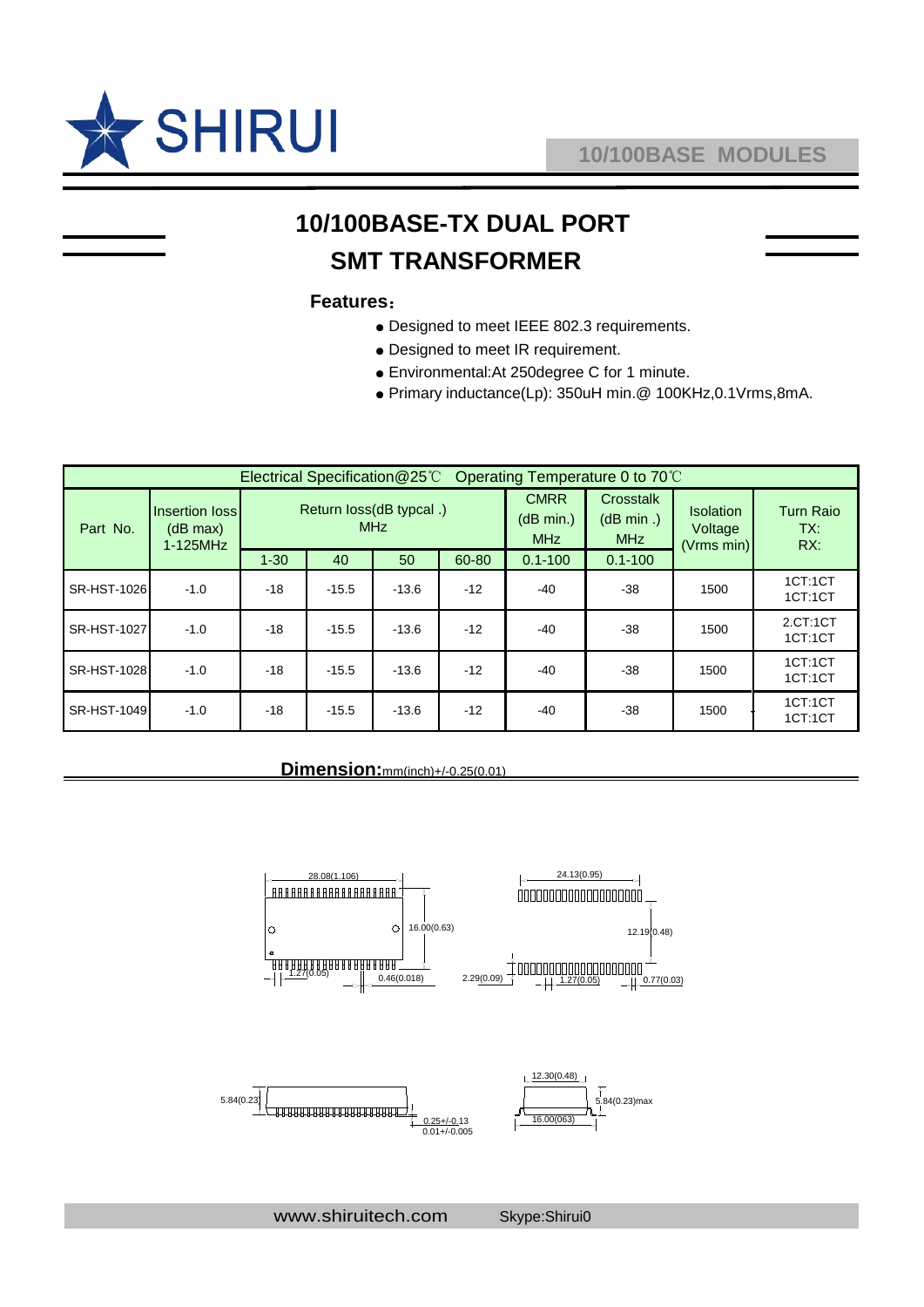

## **10/100BASE-TX DUAL PORT SMT TRANSFORMERS**

**Schematic:**



RL-HST-1027



 **EMAL:mark@yqreal.com SHYPE:yqreal**